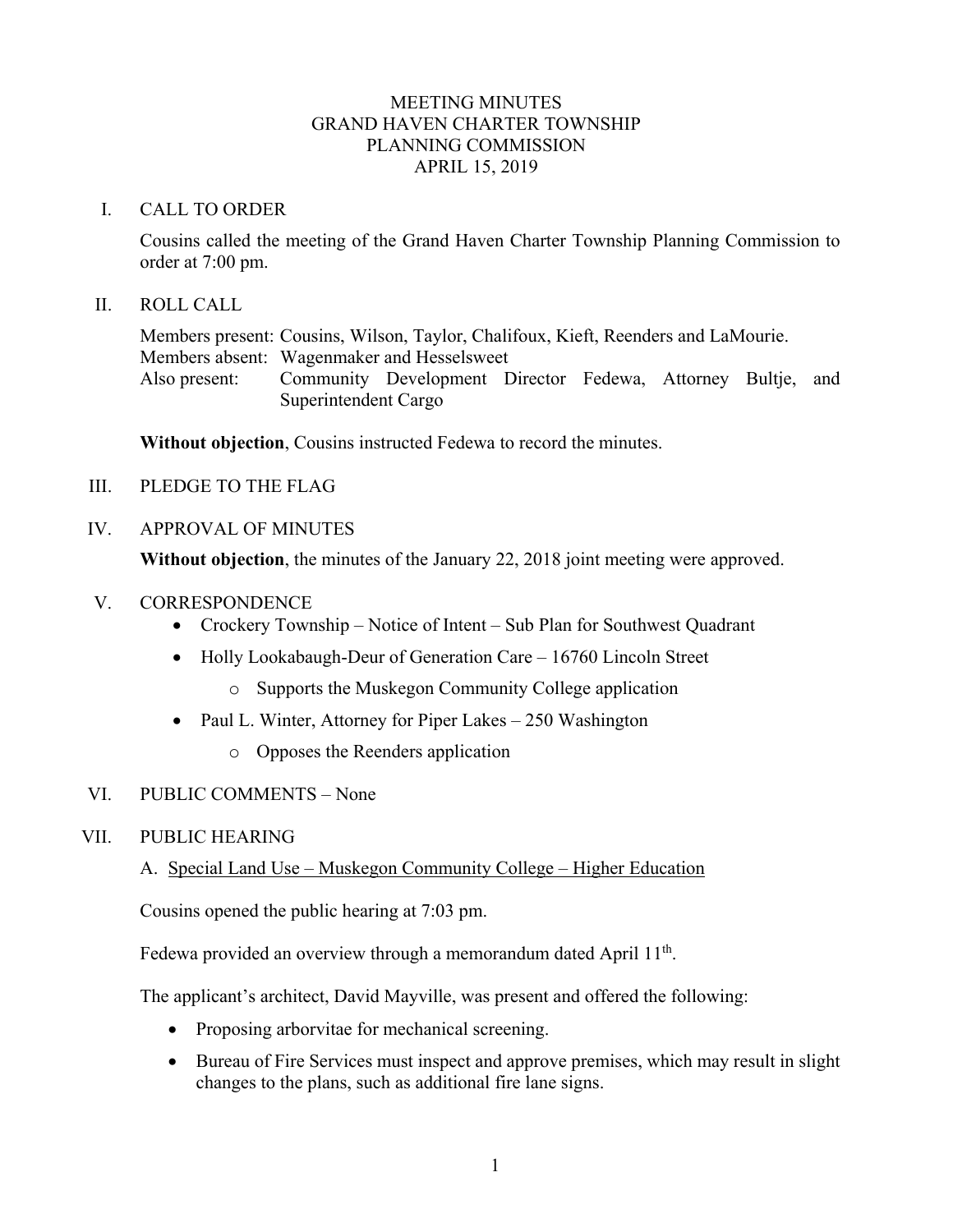- Per the request of staff, performed a photometric analysis of the current parking lot lighting vs. sharp cutoff fixture. Unfortunately, a full cutoff fixture does not allow light to reach the edge of the parking lot.
- Wants to be a good neighbor, and willing to revisit the lighting discussion.

There being no public comments, Cousins closed the public hearing at 7:12 pm.

# B. Special Land Use – Somers – Single Family Dwelling in AG

Cousins opened the public hearing at 7:12 pm.

Fedewa provided an overview through a memorandum dated April  $11<sup>th</sup>$ .

The applicant, Jeff Somers, was present and offered the following:

- Submitted building permit application for a new single family home.
- Aware of the requirement to have active agriculture occurring prior to receiving a building permit.

There being no public comments, Cousins closed the public hearing at 7:15 pm.

# C. Special Land Use – Somers – Outdoor Pond

Cousins opened the public hearing at 7:15 pm.

Fedewa provided an overview through a memorandum dated April  $11<sup>th</sup>$ .

The applicant, Jeff Somers, was present and offered the following:

• Intends to use spoils from the pond as fill to construct the new home.

There being no public comments, Cousins closed the public hearing at 7:17 pm.

# D. Special Land Use – Chapel – Outdoor Pond

Cousins opened the public hearing at 7:17 pm.

Fedewa provided an overview through a memorandum dated April 11<sup>th</sup>.

The applicant, Karl Chapel, was not present.

There being no public comments, Cousins closed the public hearing at 7:18 pm.

# E. Special Land Use – Reenders – Expand Non-Conforming

Cousins opened the public hearing at 7:19 pm.

Fedewa provided an overview through a memorandum dated April  $11<sup>th</sup>$ .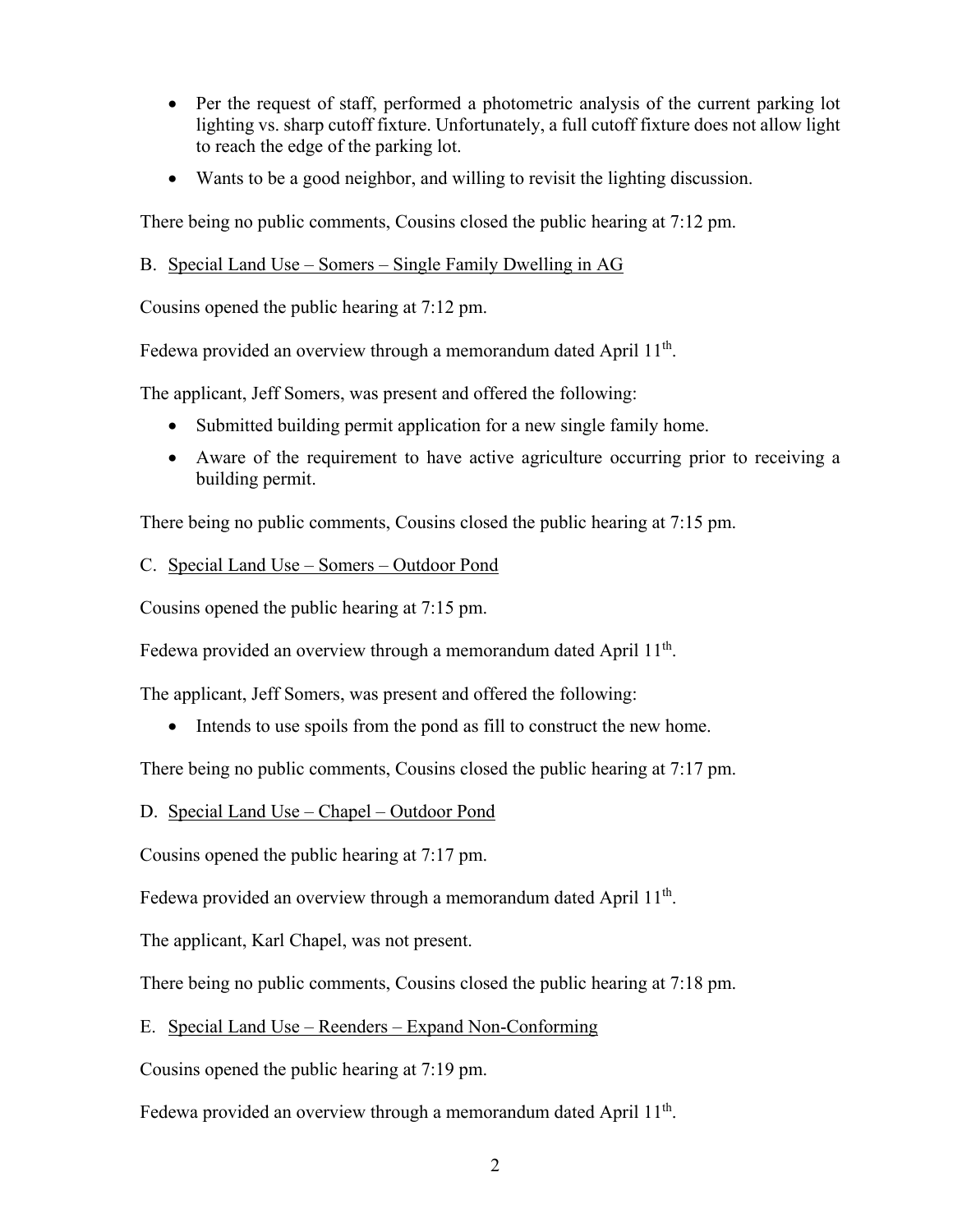The applicant, Ken Reenders, and project engineer, Jim Milanowski, were present and offered the following:

- The zoning ordinance adopted in 1999, excluded storage units from the Commercial zoning district. This prevented the property owner from achieving full build-out.
- Believes the original Piper Lakes PUD includes the requirement for a connection between the apartments and the storage units.
	- o In need of "approved access" to a hydrant, which must be approved by Fire/Rescue.
	- o Applicant willing to install a breakaway fence.
- Requesting to install screening as the buildings are constructed. Not proposing screening along the north property line because of the county drain.

Public comments included:

- Clair Noll 16862 Piper Lakes Circle Apt 306, Grand Haven:
	- o Existing units, landscaping, and berm, are nice and maintained.
	- o Enjoys the openness the property has without the 6 new buildings.
	- o Does not want to see the mature trees cut down, has observed large nests that would be disturbed.
- Shirlee Achterhof 14967  $168<sup>th</sup>$  Avenue, Grand Haven:
	- o Does not have an issue with the proposed expansion.
	- o Wants screening between their properties such as a berm, row of hedges, or trees. Removing all the trees would lower property values.
- Paul Winter 250 Washington, Grand Haven:
	- o Attorney for Piper Lakes, see correspondence dated April 15, 2019.
	- $\circ$  Piper Lakes is not willing to grant access to the hydrant, which is 158-feet south of the lot line.
	- o The PUD requirement for a future connection was intended for traffic, and not utilities.
	- o Piper Lakes is a Class A complex, and the PUD had specific requirements to ensure a desirable end product.
	- o Attempted to purchase the vacant land from the applicant.
	- o Accepted that one building would have a direct view of the storage units but did not anticipate a second building having direct views too.
	- o Proposed location of the road along the south lot line creates concern for the dog park, picnic area, and dumpsters being impacted. Also, potential for children to dart into the road.
	- o Piper Lakes made a substantial investment in the property, and allowing the storage units to expand could have a chilling effect on other development.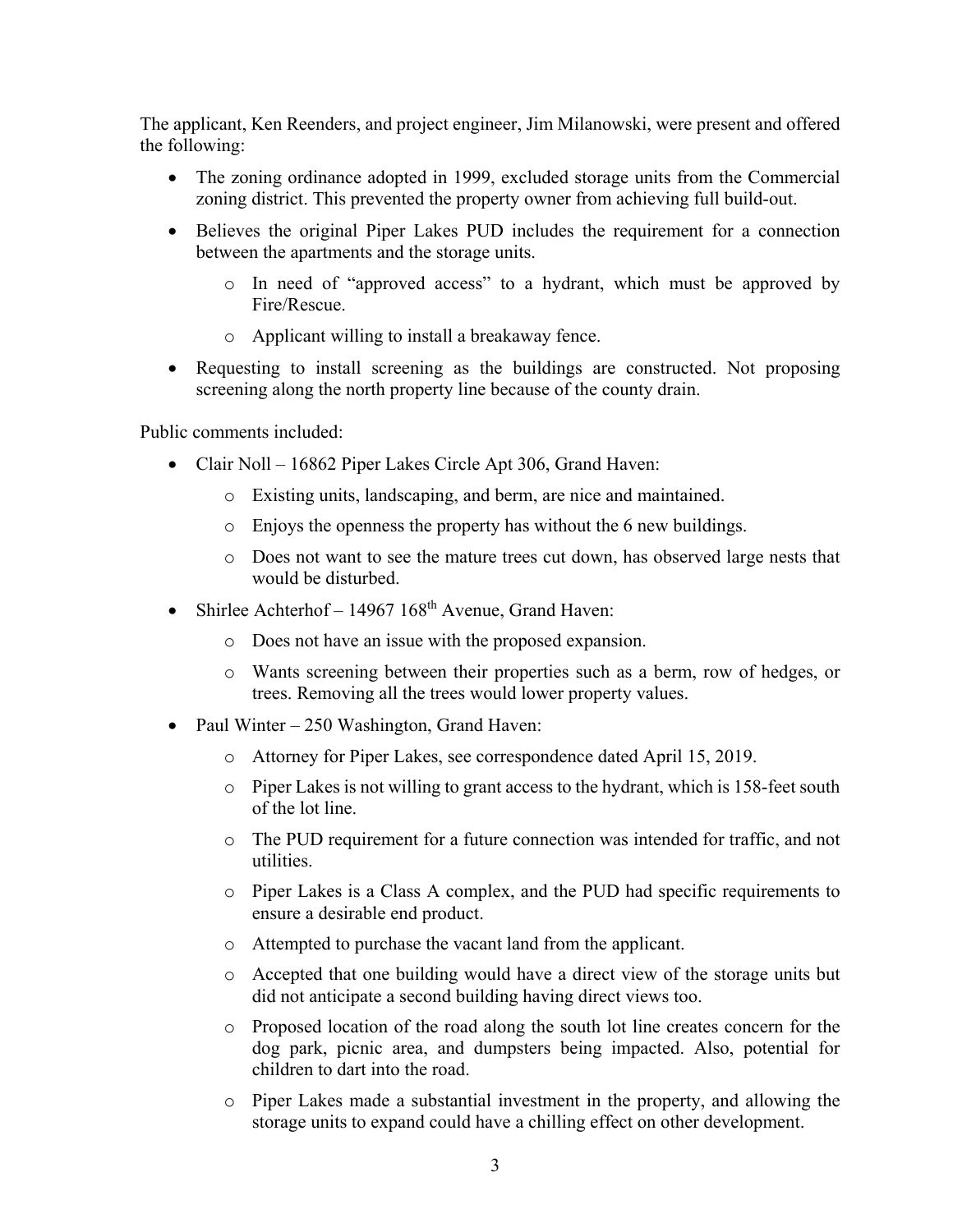There being no further public comments, Cousins closed the public hearing at 7:38 pm.

## VIII. OLD BUSINESS

# A. Special Land Use – Muskegon Community College – Higher Education

The Commissioners had the following comments to offer:

• Concerned about the outdoor lighting. Would like to revisit the subject in about 1 year.

**Motion** by Kieft, supported by Wilson, to **conditionally approve** the Special Land Use application to allow MCC to locate their Grand Haven campus to 16777 Lincoln Street, based on the application meeting standards set forth by the Grand Haven Charter Township Zoning Ordinance. The motion is subject to, and incorporates, the following report and condition:

- 1. Install landscape screening along the mechanical screening wall visible from 168<sup>th</sup> Avenue.
- 2. Revisit site lighting in January 2020.
- 3. Direct staff to review and approve any revisions required by the Bureau of Fire Services.
- 4. Direct staff to review and approve the future accessory building.

### **Which motion carried unanimously.**

### REPORT – MUSKEGON COMMUNITY COLLEGE – SPECIAL LAND USE

- 1. This approval is based on the affirmative findings that each of the following standards has been fulfilled:
	- A. The proposed use is consistent with, and promotes the intent and purpose of this Ordinance.
	- B. The proposed use is of such location, size, density, and character as to be compatible with adjacent uses of land and the orderly development of the district in which situated and of adjacent districts.
	- C. The proposed use does not have a substantially detrimental effect upon, nor substantially impair the value of, neighborhood property.
	- D. The proposed use is reasonably compatible with the natural environment of the subject premises and adjacent premises.
	- E. The proposed use does not unduly interfere with provision of adequate light or air, nor overcrowd land or cause a severe concentration of population.
	- F. The proposed use does not interfere or unduly burden water supply facilities, sewage collection and disposal systems, park and recreational facilities, and other public services.
	- G. The proposed use is such that traffic to, from, and on the premises and the assembly of persons relation to such use will not be hazardous, or inconvenient to the neighborhood, nor unduly conflict with the normal traffic of the neighborhood, considering, among other things: safe and convenient routes for pedestrian traffic, particularly of children, the relationship of the proposed use to main thoroughfares and to streets and intersections, and the general character and intensity of the existing and potential development of the neighborhood.
	- H. The proposed use is consistent with the health, safety, and welfare of the Township.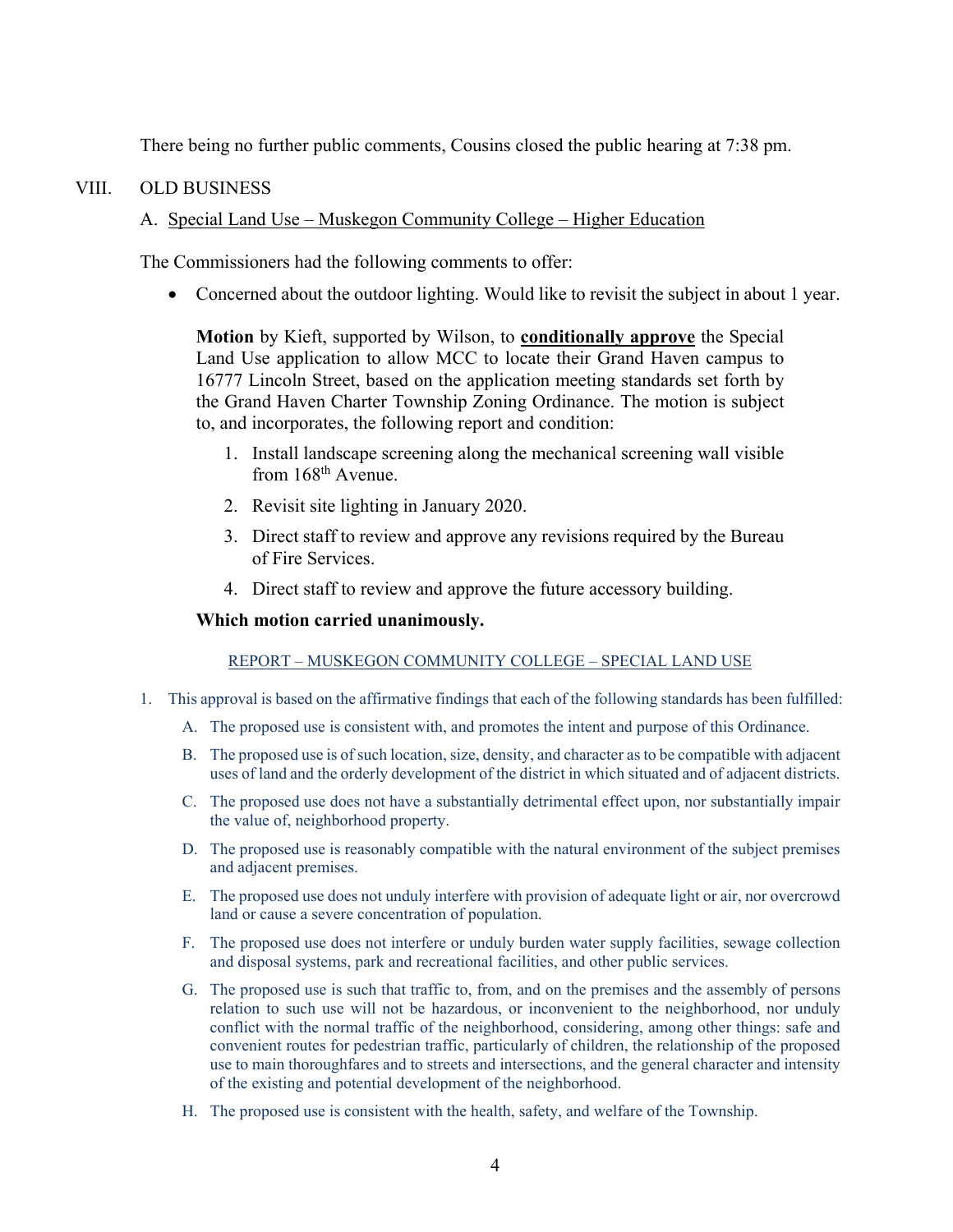- 2. The application meets the site plan review standards of Section 23.06 of the Zoning Ordinance. Specifically, the Planning Commission finds as follows:
	- A. The uses proposed will not adversely affect the public health, safety, or welfare. Uses and structures located on the site take into account topography, size of the property, the uses on adjoining property and the relationship and size of buildings to the site.
	- B. The site will be developed so as not to impede the normal and orderly development or improvement of surrounding property for uses permitted in this ordinance.
	- C. Safe, convenient, uncontested, and well defined vehicular and pedestrian circulation is provided for ingress/egress points and within the site. Drives, streets and other circulation routes are designed to promote safe and efficient traffic operations within the site and at ingress/egress points.
	- D. The arrangement of public or private vehicular and pedestrian connections to existing or planned streets in the area are planned to provide a safe and efficient circulation system for traffic within the township.
	- E. Removal or alterations of significant natural features are restricted to those areas which are reasonably necessary to develop the site in accordance with the requirements of this Ordinance. The Planning Commission has required that landscaping, buffers, and/or greenbelts be preserved and/or provided to ensure that proposed uses will be adequately buffered from one another and from surrounding public and private property.
	- F. Areas of natural drainage such as swales, wetlands, ponds, or swamps are protected and preserved insofar as practical in their natural state to provide areas for natural habitat, preserve drainage patterns and maintain the natural characteristics of the land.
	- G. The site plan provides reasonable visual and sound privacy for all dwelling units located therein and adjacent thereto. Landscaping shall be used, as appropriate, to accomplish these purposes.
	- H. All buildings and groups of buildings are arranged so as to permit necessary emergency vehicle access as requested by the fire department.
	- I. All streets and driveways are developed in accordance with the Ottawa County Road Commission specifications, as appropriate.
	- J. Appropriate measures have been taken to ensure that removal of surface waters will not adversely affect neighboring properties or the public storm drainage system. Provisions have been made to accommodate storm water, prevent erosion and the formation of dust.
	- K. Exterior lighting is arranged so that it is deflected away from adjacent properties and so it does not interfere with the vision of motorists along adjacent streets, and consists of sharp cut-off fixtures.
	- L. All loading and unloading areas and outside storage areas, including areas for the storage of trash, which face or are visible from residential districts or public streets, are screened.
	- M. Entrances and exits are provided at appropriate locations so as to maximize the convenience and safety for persons entering or leaving the site.
	- N. The site plans conform to all applicable requirements of County, State, Federal, and Township statutes and ordinances.
	- O. The general purposes and spirit of this Ordinance and the Master Plan of the Township are maintained.

#### B. Special Land Use – Somers – Single Family Dwelling in AG

The Commissioners had the following comments to offer: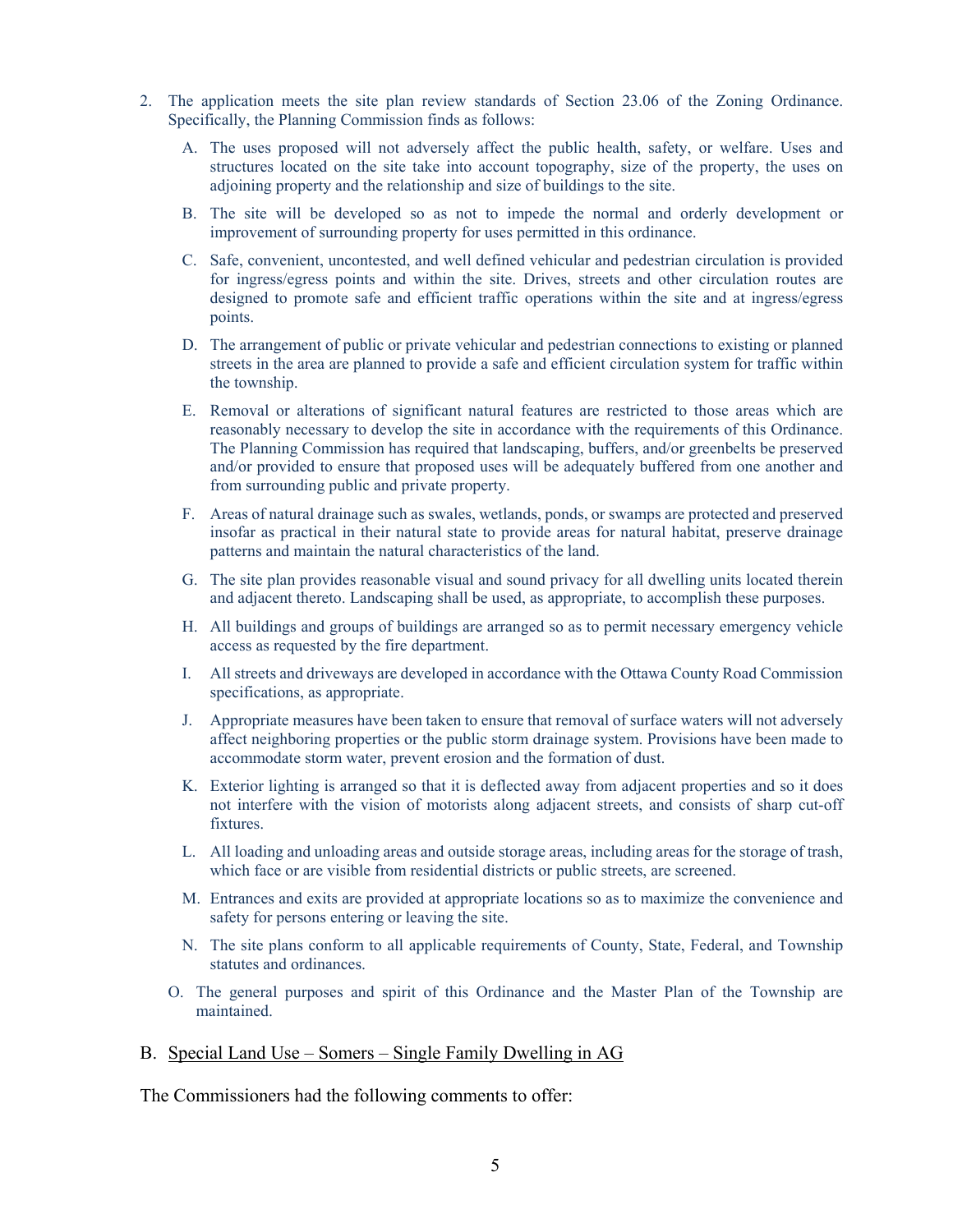- Questioned why an Ag Exempt permit was issued.
	- o Fedewa explained Ag Exempt permits are not reviewed by the Planning Commission, and the permit only preempts building code.
- Questioned if the Township is ensuring agricultural activity is taking place prior to issuing the building permit. Also inquired if staff monitor and enforce these activities.
	- o Fedewa confirmed these actions are taking place.
- Some are not in favor of having to going through this process on such a regular basis.
	- o Cargo suggested property be rezoned to RP or RR to allow the house to be built first, and then a special land use permit to have agriculture.

**Motion** by Wilson, supported by Reenders, to **conditionally approve** the Special Land Use application to allow a Single Family Dwelling in the AG District for property located at 12400 Lincoln Farms Drive, based on the application meeting standards set forth by the Grand Haven Charter Township Zoning Ordinance. The motion is subject to, and incorporates, the following report and condition:

1. No building permits shall be issued until the property is engaged in an active agricultural activity that is permitted in the AG zoning district. The applicant shall schedule a site inspection with the Zoning Administrator to confirm the activity prior to issuance of building permits.

**Which motion carried**, with Kieft opposed because the agricultural activity is not in place yet.

### REPORT – SOMERS – SPECIAL LAND USE

- 1. This approval is based on the affirmative findings that each of the following standards has been fulfilled:
	- A. The proposed use is consistent with, and promotes the intent and purpose of this Ordinance.
	- B. The proposed use is of such location, size, density, and character as to be compatible with adjacent uses of land and the orderly development of the district in which situated and of adjacent districts.
	- C. The proposed use does not have a substantially detrimental effect upon, nor substantially impair the value of, neighborhood property.
	- D. The proposed use is reasonably compatible with the natural environment of the subject premises and adjacent premises.
	- E. The proposed use does not unduly interfere with provision of adequate light or air, nor overcrowd land or cause a severe concentration of population.
	- F. The proposed use does not interfere or unduly burden water supply facilities, sewage collection and disposal systems, park and recreational facilities, and other public services.
	- G. The proposed use is such that traffic to, from, and on the premises and the assembly of persons relation to such use will not be hazardous, or inconvenient to the neighborhood, nor unduly conflict with the normal traffic of the neighborhood, considering, among other things: safe and convenient routes for pedestrian traffic, particularly of children, the relationship of the proposed use to main thoroughfares and to streets and intersections, and the general character and intensity of the existing and potential development of the neighborhood.
	- H. The proposed use is consistent with the health, safety, and welfare of the Township.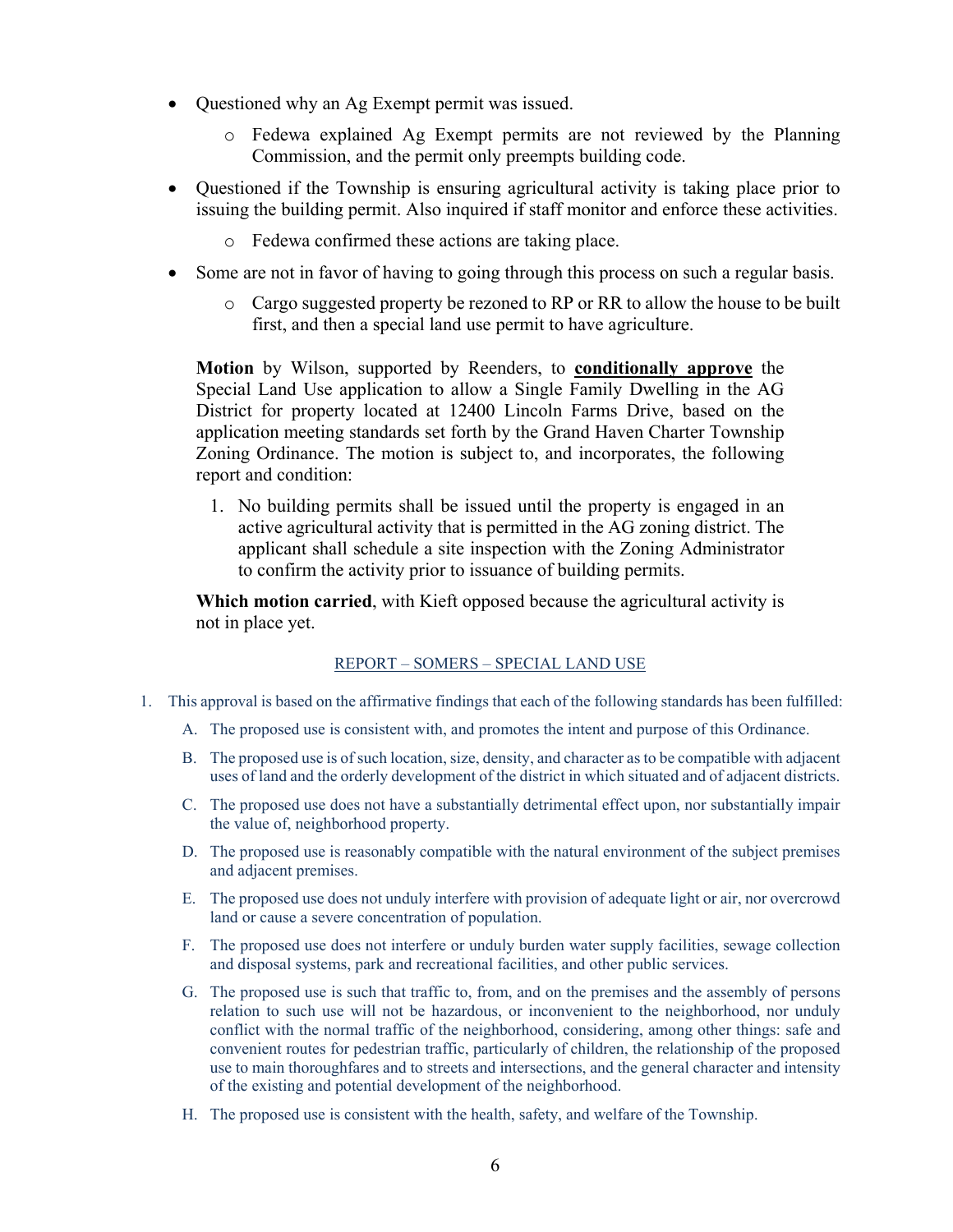- 2. The application meets the site plan review standards of Section 23.06 of the Zoning Ordinance. Specifically, the Planning Commission finds as follows:
	- A. The uses proposed will not adversely affect the public health, safety, or welfare. Uses and structures located on the site take into account topography, size of the property, the uses on adjoining property and the relationship and size of buildings to the site.
	- B. The site will be developed so as not to impede the normal and orderly development or improvement of surrounding property for uses permitted in this ordinance.
	- C. Safe, convenient, uncontested, and well defined vehicular and pedestrian circulation is provided for ingress/egress points and within the site. Drives, streets and other circulation routes are designed to promote safe and efficient traffic operations within the site and at ingress/egress points.
	- D. The arrangement of public or private vehicular and pedestrian connections to existing or planned streets in the area are planned to provide a safe and efficient circulation system for traffic within the township.
	- E. Removal or alterations of significant natural features are restricted to those areas which are reasonably necessary to develop the site in accordance with the requirements of this Ordinance. The Planning Commission has required that landscaping, buffers, and/or greenbelts be preserved and/or provided to ensure that proposed uses will be adequately buffered from one another and from surrounding public and private property.
	- F. Areas of natural drainage such as swales, wetlands, ponds, or swamps are protected and preserved insofar as practical in their natural state to provide areas for natural habitat, preserve drainage patterns and maintain the natural characteristics of the land.
	- G. The site plan provides reasonable visual and sound privacy for all dwelling units located therein and adjacent thereto. Landscaping shall be used, as appropriate, to accomplish these purposes.
	- H. All buildings and groups of buildings are arranged so as to permit necessary emergency vehicle access as requested by the fire department.
	- I. All streets and driveways are developed in accordance with the Ottawa County Road Commission specifications, as appropriate.
	- J. Appropriate measures have been taken to ensure that removal of surface waters will not adversely affect neighboring properties or the public storm drainage system. Provisions have been made to accommodate storm water, prevent erosion and the formation of dust.
	- K. Exterior lighting is arranged so that it is deflected away from adjacent properties and so it does not interfere with the vision of motorists along adjacent streets, and consists of sharp cut-off fixtures.
	- L. All loading and unloading areas and outside storage areas, including areas for the storage of trash, which face or are visible from residential districts or public streets, are screened.
	- M. Entrances and exits are provided at appropriate locations so as to maximize the convenience and safety for persons entering or leaving the site.
	- N. The site plans conform to all applicable requirements of County, State, Federal, and Township statutes and ordinances.
	- O. The general purposes and spirit of this Ordinance and the Master Plan of the Township are maintained.

#### C. Special Land Use – Somers – Outdoor Pond

The Commissioners inquired if the pond could be dug before the house was built, and before the agricultural activity is in place. Per Fedewa, yes, the pond can be dug first.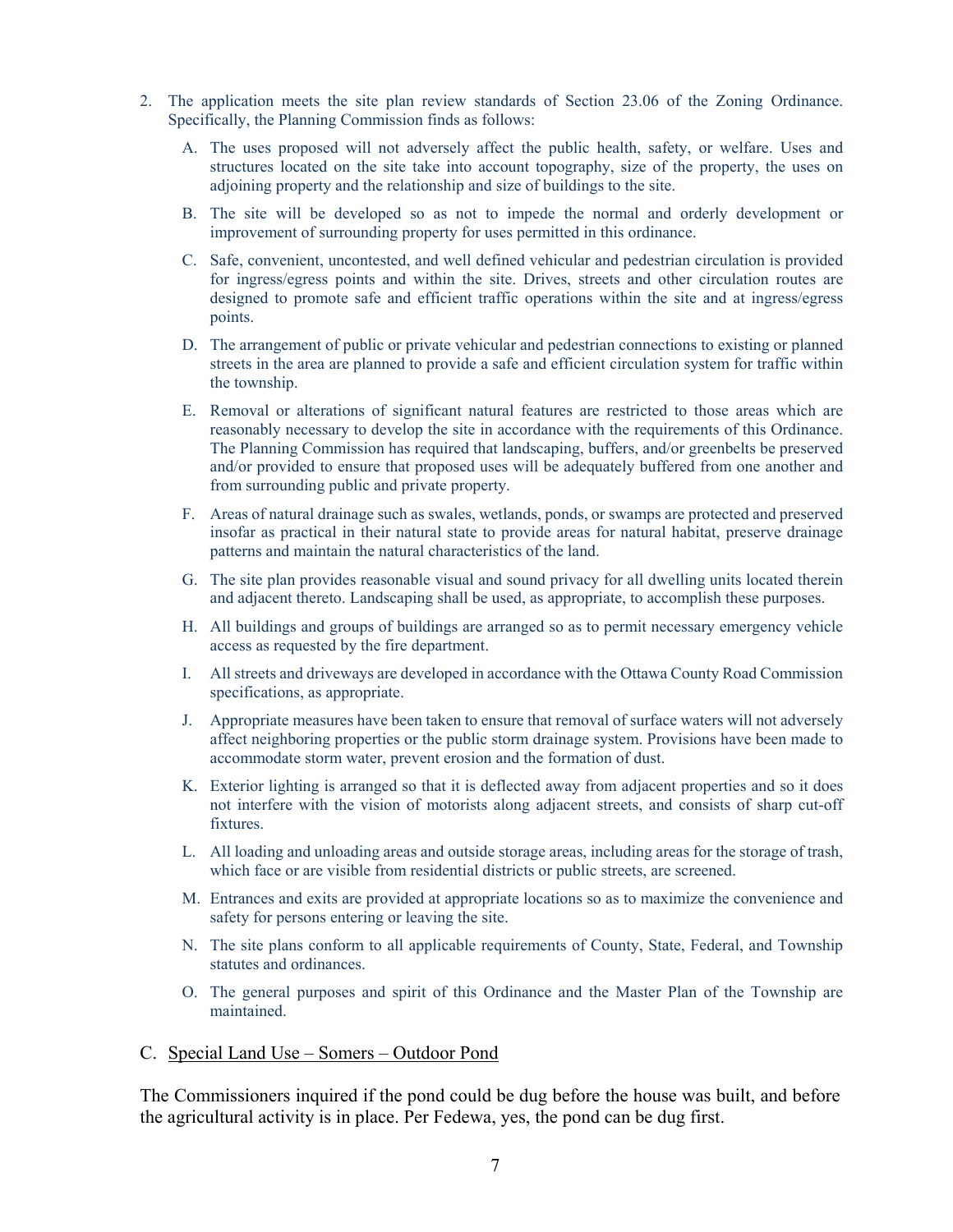**Motion** by Taylor, supported by Wilson, to **conditionally approve** the Outdoor Pond Special Land Use application for 12400 Lincoln Farms Drive, based on the application meeting the requirements and standards set forth by the Grand Haven Charter Township Zoning Ordinance. This motion is subject to, and incorporates, the following report and condition:

1. Shall provide the Township with a copy of the Soil Erosion and Sedimentation Control permit, or Letter of No Authority prior to digging the pond.

#### **Which motion carried unanimously.**

#### REPORT – SOMERS – SPECIAL LAND USE

- 1. This approval is based on the affirmative findings that each of the following standards has been fulfilled:
	- A. The proposed use is consistent with, and promotes the intent and purpose of this Ordinance.
	- B. The proposed use is of such location, size, density, and character as to be compatible with adjacent uses of land and the orderly development of the district in which situated and of adjacent districts.
	- C. The proposed use does not have a substantially detrimental effect upon, nor substantially impair the value of, neighborhood property.
	- D. The proposed use is reasonably compatible with the natural environment of the subject premises and adjacent premises.
	- E. The proposed use does not unduly interfere with provision of adequate light or air, nor overcrowd land or cause a severe concentration of population.
	- F. The proposed use does not interfere or unduly burden water supply facilities, sewage collection and disposal systems, park and recreational facilities, and other public services.
	- G. The proposed use is such that traffic to, from, and on the premises and the assembly of persons relation to such use will not be hazardous, or inconvenient to the neighborhood, nor unduly conflict with the normal traffic of the neighborhood, considering, among other things: safe and convenient routes for pedestrian traffic, particularly of children, the relationship of the proposed use to main thoroughfares and to streets and intersections, and the general character and intensity of the existing and potential development of the neighborhood.
	- H. The proposed use is consistent with the health, safety, and welfare of the Township.
- 2. The application meets the site plan review standards of Section 23.06 of the Zoning Ordinance. Specifically, the Planning Commission finds as follows:
	- A. The uses proposed will not adversely affect the public health, safety, or welfare. Uses and structures located on the site take into account topography, size of the property, the uses on adjoining property and the relationship and size of buildings to the site.
	- B. The site will be developed so as not to impede the normal and orderly development or improvement of surrounding property for uses permitted in this ordinance.
	- C. Safe, convenient, uncontested, and well defined vehicular and pedestrian circulation is provided for ingress/egress points and within the site. Drives, streets and other circulation routes are designed to promote safe and efficient traffic operations within the site and at ingress/egress points.
	- D. The arrangement of public or private vehicular and pedestrian connections to existing or planned streets in the area are planned to provide a safe and efficient circulation system for traffic within the township.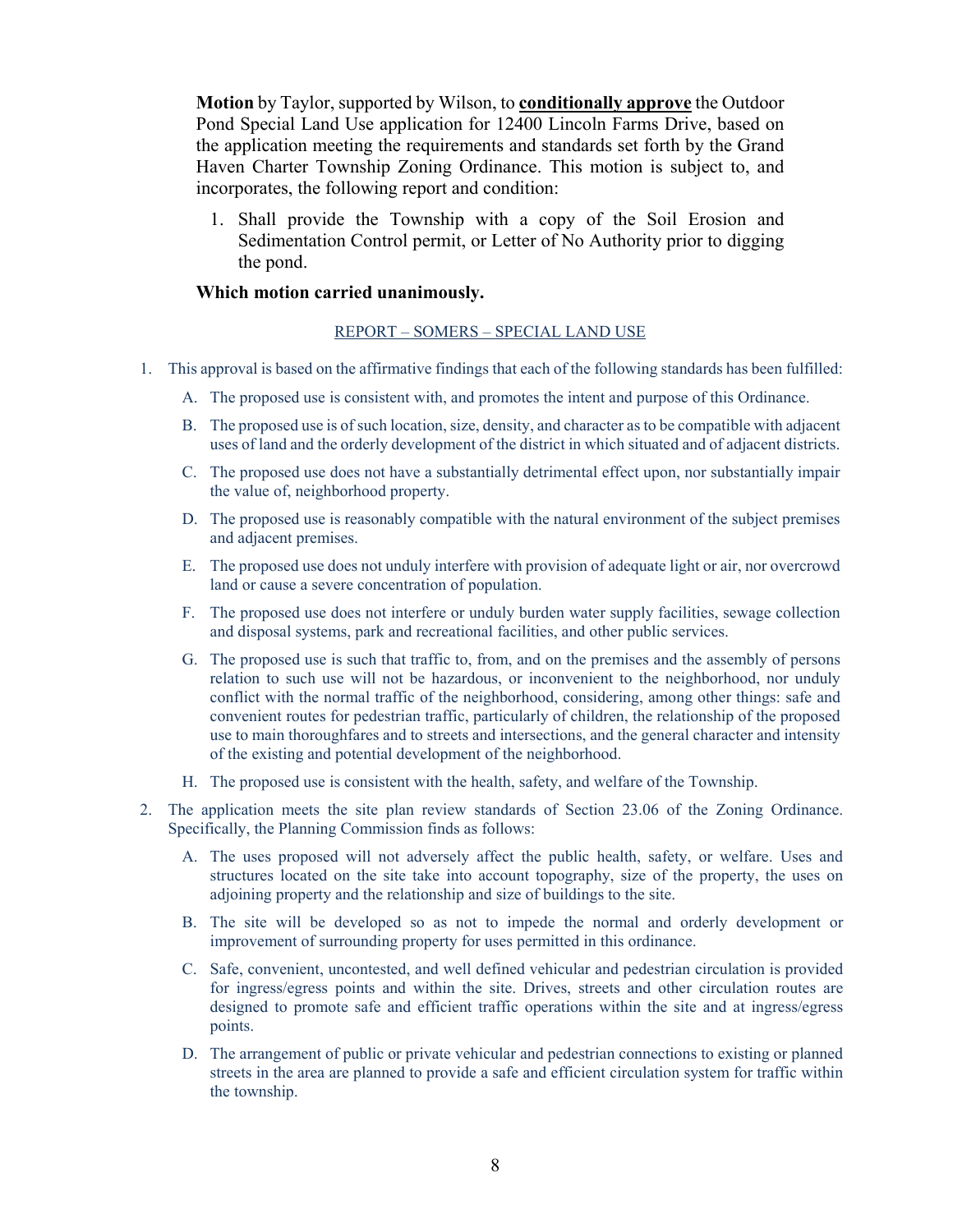- E. Removal or alterations of significant natural features are restricted to those areas which are reasonably necessary to develop the site in accordance with the requirements of this Ordinance. The Planning Commission has required that landscaping, buffers, and/or greenbelts be preserved and/or provided to ensure that proposed uses will be adequately buffered from one another and from surrounding public and private property.
- F. Areas of natural drainage such as swales, wetlands, ponds, or swamps are protected and preserved insofar as practical in their natural state to provide areas for natural habitat, preserve drainage patterns and maintain the natural characteristics of the land.
- G. The site plan provides reasonable visual and sound privacy for all dwelling units located therein and adjacent thereto. Landscaping shall be used, as appropriate, to accomplish these purposes.
- H. All buildings and groups of buildings are arranged so as to permit necessary emergency vehicle access as requested by the fire department.
- I. All streets and driveways are developed in accordance with the Ottawa County Road Commission specifications, as appropriate.
- J. Appropriate measures have been taken to ensure that removal of surface waters will not adversely affect neighboring properties or the public storm drainage system. Provisions have been made to accommodate storm water, prevent erosion and the formation of dust.
- K. Exterior lighting is arranged so that it is deflected away from adjacent properties and so it does not interfere with the vision of motorists along adjacent streets, and consists of sharp cut-off fixtures.
- L. All loading and unloading areas and outside storage areas, including areas for the storage of trash, which face or are visible from residential districts or public streets, are screened.
- M. Entrances and exits are provided at appropriate locations so as to maximize the convenience and safety for persons entering or leaving the site.
- N. The site plans conform to all applicable requirements of County, State, Federal, and Township statutes and ordinances.
- O. The general purposes and spirit of this Ordinance and the Master Plan of the Township are maintained.

### D. Special Land Use – Chapel – Outdoor Pond

**Motion** by Kieft, supported by Wilson, to **conditionally approve** the Outdoor Pond Special Land Use application for 70-07-10-400-008, based on the application meeting the requirements and standards set forth by the Grand Haven Charter Township Zoning Ordinance. This motion is subject to, and incorporates, the following report and condition:

- 1. Shall provide the Township with a copy of the DEQ Permit prior to digging the pond.
- 2. Aeration device shall be appropriately sized for a 5-acre pond.

### **Which motion carried unanimously.**

#### REPORT – CHAPEL – SPECIAL LAND USE

- 1. This approval is based on the affirmative findings that each of the following standards has been fulfilled:
	- A. The proposed use is consistent with, and promotes the intent and purpose of this Ordinance.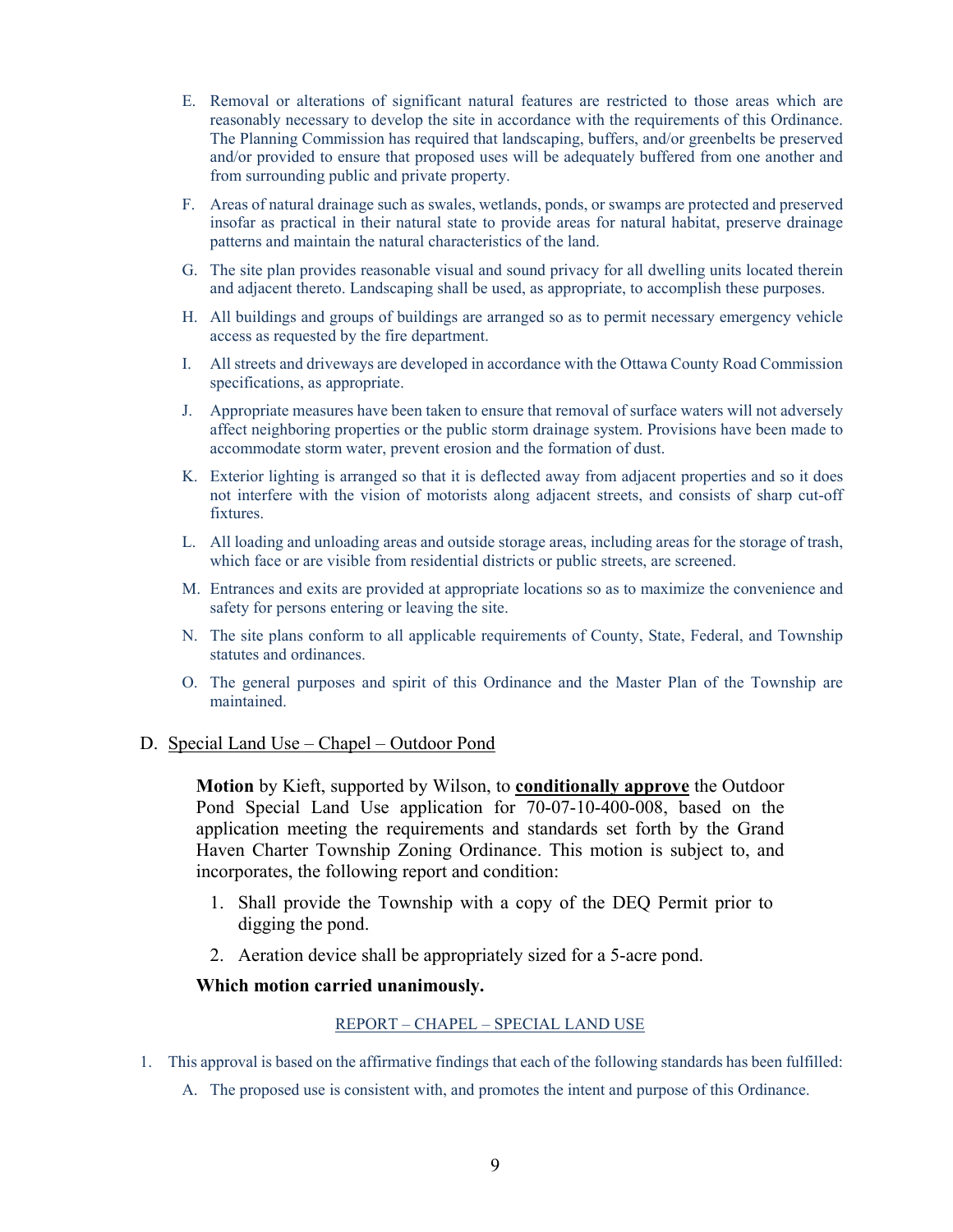- B. The proposed use is of such location, size, density, and character as to be compatible with adjacent uses of land and the orderly development of the district in which situated and of adjacent districts.
- C. The proposed use does not have a substantially detrimental effect upon, nor substantially impair the value of, neighborhood property.
- D. The proposed use is reasonably compatible with the natural environment of the subject premises and adjacent premises.
- E. The proposed use does not unduly interfere with provision of adequate light or air, nor overcrowd land or cause a severe concentration of population.
- F. The proposed use does not interfere or unduly burden water supply facilities, sewage collection and disposal systems, park and recreational facilities, and other public services.
- G. The proposed use is such that traffic to, from, and on the premises and the assembly of persons relation to such use will not be hazardous, or inconvenient to the neighborhood, nor unduly conflict with the normal traffic of the neighborhood, considering, among other things: safe and convenient routes for pedestrian traffic, particularly of children, the relationship of the proposed use to main thoroughfares and to streets and intersections, and the general character and intensity of the existing and potential development of the neighborhood.
- H. The proposed use is consistent with the health, safety, and welfare of the Township.
- 2. The application meets the site plan review standards of Section 23.06 of the Zoning Ordinance. Specifically, the Planning Commission finds as follows:
	- A. The uses proposed will not adversely affect the public health, safety, or welfare. Uses and structures located on the site take into account topography, size of the property, the uses on adjoining property and the relationship and size of buildings to the site.
	- B. The site will be developed so as not to impede the normal and orderly development or improvement of surrounding property for uses permitted in this ordinance.
	- C. Safe, convenient, uncontested, and well defined vehicular and pedestrian circulation is provided for ingress/egress points and within the site. Drives, streets and other circulation routes are designed to promote safe and efficient traffic operations within the site and at ingress/egress points.
	- D. The arrangement of public or private vehicular and pedestrian connections to existing or planned streets in the area are planned to provide a safe and efficient circulation system for traffic within the township.
	- E. Removal or alterations of significant natural features are restricted to those areas which are reasonably necessary to develop the site in accordance with the requirements of this Ordinance. The Planning Commission has required that landscaping, buffers, and/or greenbelts be preserved and/or provided to ensure that proposed uses will be adequately buffered from one another and from surrounding public and private property.
	- F. Areas of natural drainage such as swales, wetlands, ponds, or swamps are protected and preserved insofar as practical in their natural state to provide areas for natural habitat, preserve drainage patterns and maintain the natural characteristics of the land.
	- G. The site plan provides reasonable visual and sound privacy for all dwelling units located therein and adjacent thereto. Landscaping shall be used, as appropriate, to accomplish these purposes.
	- H. All buildings and groups of buildings are arranged so as to permit necessary emergency vehicle access as requested by the fire department.
	- I. All streets and driveways are developed in accordance with the Ottawa County Road Commission specifications, as appropriate.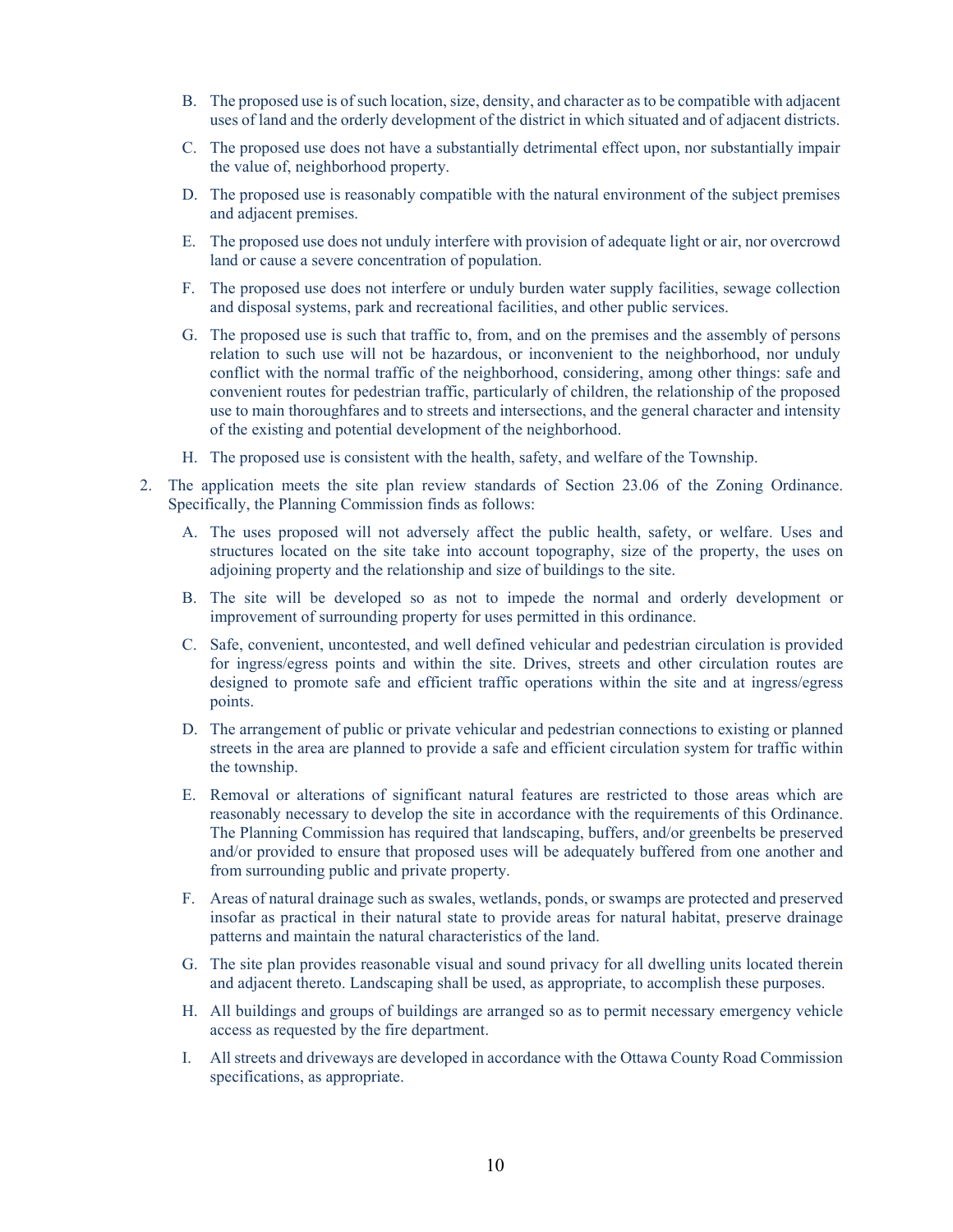- J. Appropriate measures have been taken to ensure that removal of surface waters will not adversely affect neighboring properties or the public storm drainage system. Provisions have been made to accommodate storm water, prevent erosion and the formation of dust.
- K. Exterior lighting is arranged so that it is deflected away from adjacent properties and so it does not interfere with the vision of motorists along adjacent streets, and consists of sharp cut-off fixtures.
- L. All loading and unloading areas and outside storage areas, including areas for the storage of trash, which face or are visible from residential districts or public streets, are screened.
- M. Entrances and exits are provided at appropriate locations so as to maximize the convenience and safety for persons entering or leaving the site.
- N. The site plans conform to all applicable requirements of County, State, Federal, and Township statutes and ordinances.
- O. The general purposes and spirit of this Ordinance and the Master Plan of the Township are maintained.

## E. Special Land Use – Reenders – Expand Non-Conforming

The Commissioners had the following comments to offer:

- Information presented at the meeting was persuasive, and some do not feel comfortable making a decision at this time.
- The future cross-access points between Piper Lakes and adjacent property was intended for vehicular traffic, particularly residential developments.
- The normal policy for non-conforming uses are to gradually eliminate them, and not allow them to expand.
- Questioning the roadway placement on the south lot line, instead of the north where it would have less impact on tenants.
	- o Relocating to the north results in a greater impact to the wetlands.
- Proposed screening would not address the view of tenants on the  $2<sup>nd</sup>$  and  $3<sup>rd</sup>$  floors of the apartment buildings.
- If the storage units are not built, then what could be built in its place that would not require the existing buildings to be razed?
- Various suggestions were provided to improve the application.

**Motion** by LaMourie, supported by Chalifoux, to **table** the Special Land Use application and direct the applicant to consider the following:

- 1. Better screening along the north and south lot lines.
- 2. Reorient the buildings, or perhaps adjust the size of the buildings.
- 3. Reconcile approved access to a hydrant within 600 feet.
- 4. Provide a lighting plan that shows the type, and placement, of fixtures.

**Which motion carried,** as indicated by the following roll call vote:

Ayes: Taylor, Cousins, LaMourie, Chalifoux